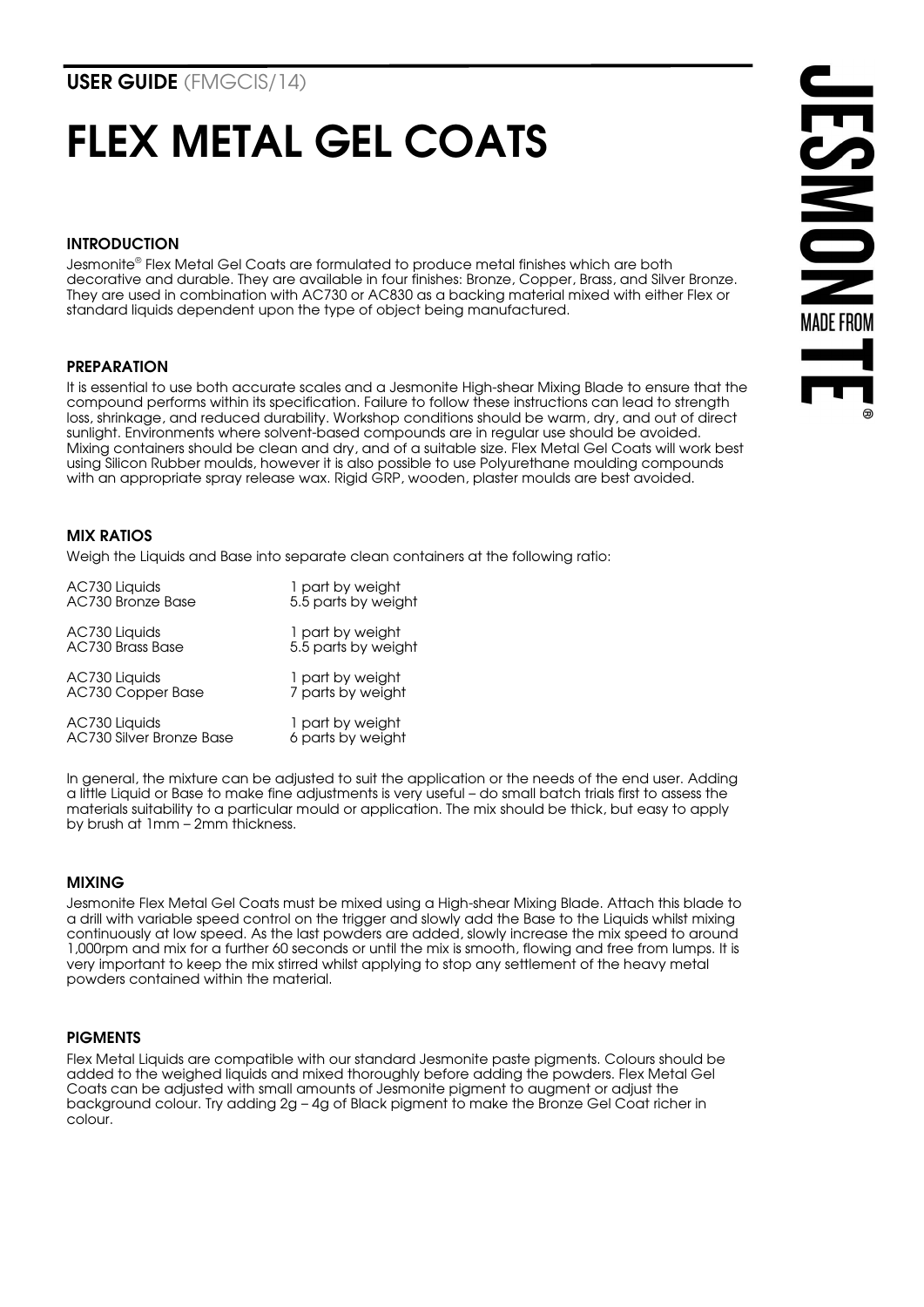## PREMIX CASTING USING CHOPPED GLASS STRANDS

Flex Metal Gel Coats can be backed up either by casting into the mould, or by following the premix and laminating instructions detailed below. To improve strength in cast panels (rather than laminated as described below) add 13mm coarse chopped strands to create a premix. First apply a 1mm – 2mm Flex Metal Gel Coat to the face of the mould. Allow this to become touch dry, and then pour in the premix. This technique adds significant strength to thinner section casts, and it also simplifies the manufacturing process. Typical premix cast thickness will be between 8mm – 12mm dependent upon size and shape. Further advice on refining these techniques to suit particular applications can be sought from Jesmonite.

### LAMINATING WITH QUADAXIAL GLASS REINFORCEMENT

Jesmonite Flex Liquids can be used with Jesmonite AC730 Base and Quadaxial Glass reinforcements to create laminated panels that optimise the strength to weight ratio. The key to success is to preweigh the required mixes, and to cut out the correct sizes of glass reinforcement to suit the mould before mixing any material.

First cut two layers of Quadaxial Glass to size and shape. Ensure that the Flex Metal Gel Coat is touch-dry, but not completely dry before continuing.

Make a second mix of material, and apply a thin coat of this to wet out the back of the Gel Coat. Lay the first layer of Quadaxial glass onto the back of the Gel Coat, directly onto the fresh mix. To ensure that all of the glass is fully 'wetted out' with material, pour more material onto the Quadaxial glass, and work the material through the Quadaxial glass with a brush or a compaction roller. Please note that it is very easy to crack the Gel Coat when working on rubber moulds with a compaction roller, so care should be taken using this technique.

Next separate some of the mix, leaving just enough to wet out the second layer of Quadaxial Glass. Add 3% – 5% by weight of 13mm Coarse Chopped Strands to the separated mix and stir in with a stick (do not use the high shear mix blade as this will shred the chopped strand). Brush this chop mix into the mould and create an even layer of 3mm – 5mm.

Finally apply the second and final piece of Quadaxial Glass, and using the saved material from the second mix, brush through the glass until the glass is thoroughly wetted out. This completes the basic laminating process. Depending on size and complexity, the panel should now be left in the mould for a further  $2\frac{1}{2}$  –  $3\frac{1}{2}$  hours. It is essential that the material does not exceed 40<sup>o</sup>C during the first 3 hours of hydration. If this looks likely then the cast and mould should be placed in water and the temperature maintained below 40ºC. Placing a sheet of plastic over the back of a panel will retain the moisture. This will ensure that the material hydrates properly, and reduces the chances of any shrinkage or distortion in larger flat panels. When making flat panels it is advisable to create a vertical return edge of at least 35mm, and to laminate ribs into the back of the panel. Box section ribs can be created by cutting 25mm – 50mm square ribs from polystyrene and laminating them into the back of the panel using a bandage of Quadaxial Glass and some more mix at normal ratio (5:1). This will add strength to the panel without adding any significant weight. NB. If the panel is to be installed in a public area the polystyrene should be replaced by fire resistant foam.

#### CURING

Objects should be kept in a warm, but not overly dry environment during this period. They should be racked to allow optimum air-flow, and stored in such a way that panels cannot 'creep' or bow under their own weight. To accelerate final strengths casts can be placed in a warm room at around 40ºC. Finished products should be packaged only when cured. Care should also be taken when using plastic packaging, particularly in damp storage areas, as this can lead to surface staining and possible water marking.

### SURFACE FINISH

Jesmonite Flex Metal Gel Coats are formulated to produce a metal finish. The finish can be achieved using a variety of polishing media, however we recommend '000' or fine grade steel wool. It is essential that the cast has cured for at least 24 hours, and that the surface has dried thoroughly. Remove the surface by burnishing, until the desired metal effect is achieved. Whilst polishing, ensure that the dust is cleaned away constantly, and keep turning the wire wool as it wears. Replace the wire wool as soon as it becomes worn. The surface should then be polished using a clean dry cotton cloth. It is also possible to apply a hard clear wax for internal use, or to seal the piece using Jesmonite Gloss Stone Guard Sealer. Many different colours and patinas can be achieved using cold patinating solutions. For further advice please call our technical department on 01588 630302.